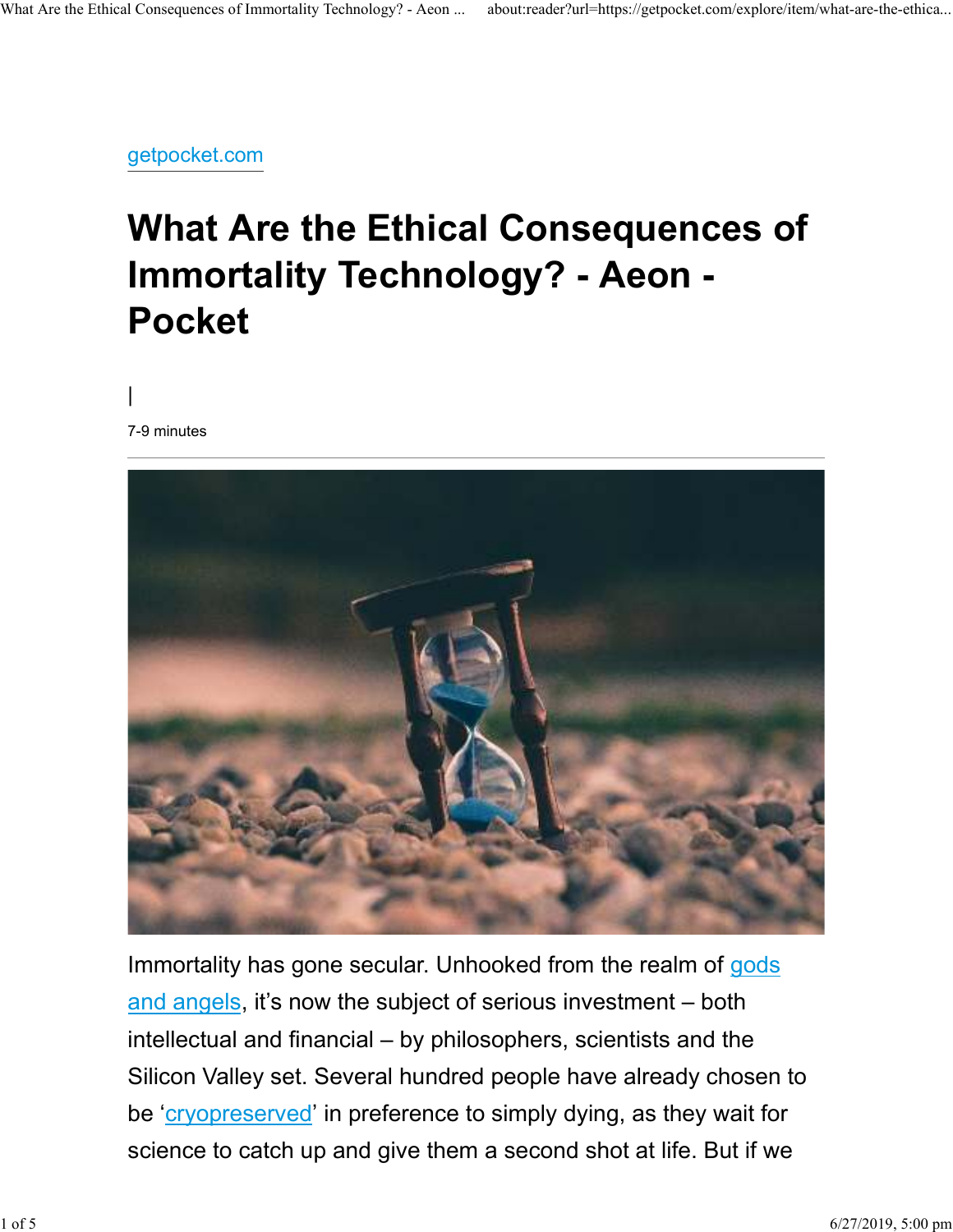treat death as a problem, what are the ethical implications of the highly speculative 'solutions' being mooted?

Of course, we don't currently have the means of achieving human immortality, nor is it clear that we ever will. But two hypothetical options have so far attracted the most interest and attention: rejuvenation technology, and mind uploading.

Like a futuristic fountain of youth, rejuvenation promises to remove and reverse the damage of ageing at the cellular level. Gerontologists such as Aubrey de Grey argue that growing old is a disease that we can circumvent by having our cells replaced or repaired at regular intervals. Practically speaking, this might mean that every few years, you would visit a rejuvenation clinic. Doctors would not only remove infected, cancerous or otherwise unhealthy cells, but also induce healthy ones to regenerate more effectively and remove accumulated waste products. This deep makeover would 'turn back the clock' on your body, leaving you physiologically younger than your actual age. You would, however, remain just as vulnerable to death from acute trauma – that is, from injury and poisoning, whether accidental or not – as you were before.

Rejuvenation seems like a fairly low-risk solution, since it essentially extends and improves your body's inherent ability to take care of itself. But if you truly wanted eternal life in a biological body, it would have to be an extremely secure life indeed. You'd need to avoid any risk of physical harm to have your one shot at eternity, making you among the most anxious people in history.

The other option would be mind uploading, in which your brain is digitally scanned and copied onto a computer. This method presupposes that consciousness is akin to software running on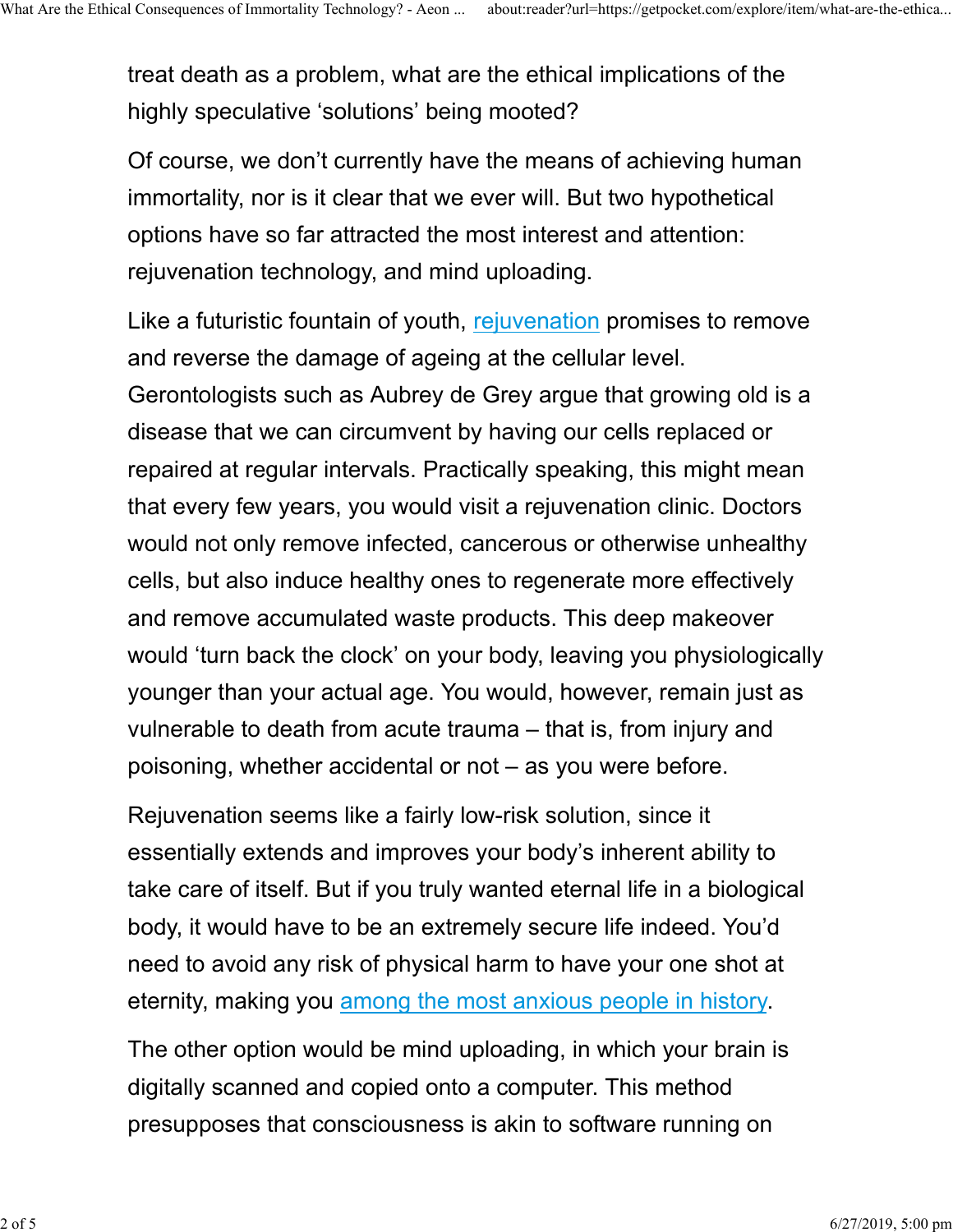some kind of organic hard-disk – that what makes you *you* is the sum total of the information stored in the brain's operations, and therefore it should be possible to migrate the self onto a different physical substrate or platform. This remains a highly controversial stance. However, let's leave aside for now the question of where 'you' really reside, and play with the idea that it might be possible to replicate the brain in digital form one day.

Unlike rejuvenation, mind uploading could actually offer something tantalisingly close to true immortality. Just as we currently back up files on external drives and cloud storage, your uploaded mind could be copied innumerable times and backed up in secure locations, making it extremely unlikely that any natural or manmade disaster could destroy all of your copies.

Despite this advantage, mind uploading presents some difficult ethical issues. Some philosophers, such as David Chalmers, think there is a possibility that your upload would appear functionally identical to your old self without having any conscious experience of the world. You'd be more of a zombie than a person, let alone *you*. Others, such as Daniel Dennett, have argued that this would not be a problem. Since you are reducible to the processes and content of your brain, a functionally identical copy of it – no matter the substrate on which it runs – could not possibly yield anything other than *you*.

What's more, we cannot predict what the actual upload would feel like to the mind being transferred. Would you experience some sort of intermediate break after the transfer, or something else altogether? What if the whole process, including your very existence as a digital being, is so qualitatively different from biological existence as to make you utterly terrified or even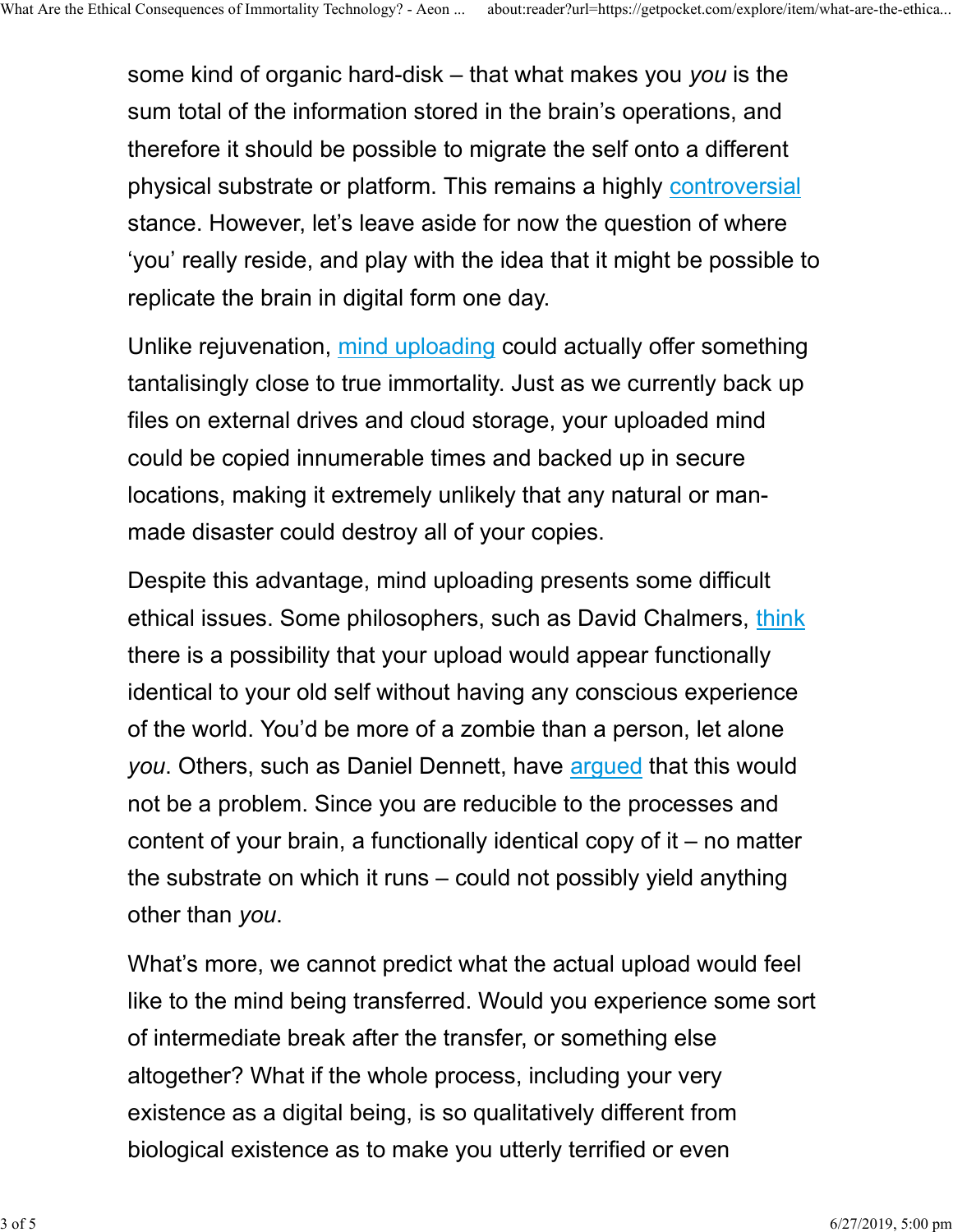catatonic? If so, what if you can't communicate to outsiders or switch yourself off? In this case, your immortality would amount to more of a curse than a blessing. Death might not be so bad after all, but unfortunately it might no longer be an option.

Which option is more ethically fraught? In our view, 'mere' rejuvenation would probably be a less problematic choice. Yes, vanquishing death for the entire human species would greatly exacerbate our existing problems of overpopulation and inequality – but the problems would at least be reasonably familiar. We can be pretty certain, for instance, that rejuvenation would widen the gap between the rich and poor, and would eventually force us to make decisive calls about resource use, whether to limit the rate of growth of the population, and so forth.

On the other hand, mind uploading would open up a plethora of completely new and unfamiliar ethical quandaries. Uploaded minds might constitute a radically new sphere of moral agency. For example, we often consider cognitive capacities to be relevant to an agent's moral status (one reason that we attribute a higher moral status to humans than to mosquitoes). But it would be difficult to grasp the cognitive capacities of minds that can be enhanced by faster computers and communicate with each other at the speed of light, since this would make them incomparably smarter than the smartest biological human. As the economist Robin Hanson argued in *The Age of Em* (2016), we would therefore need to find fair ways of regulating the interactions between and within the old and new domains – that is, between humans and brain uploads, and between the uploads themselves. What's more, the astonishingly rapid development of digital systems means that we might have very little time to decide how to implement even minimal